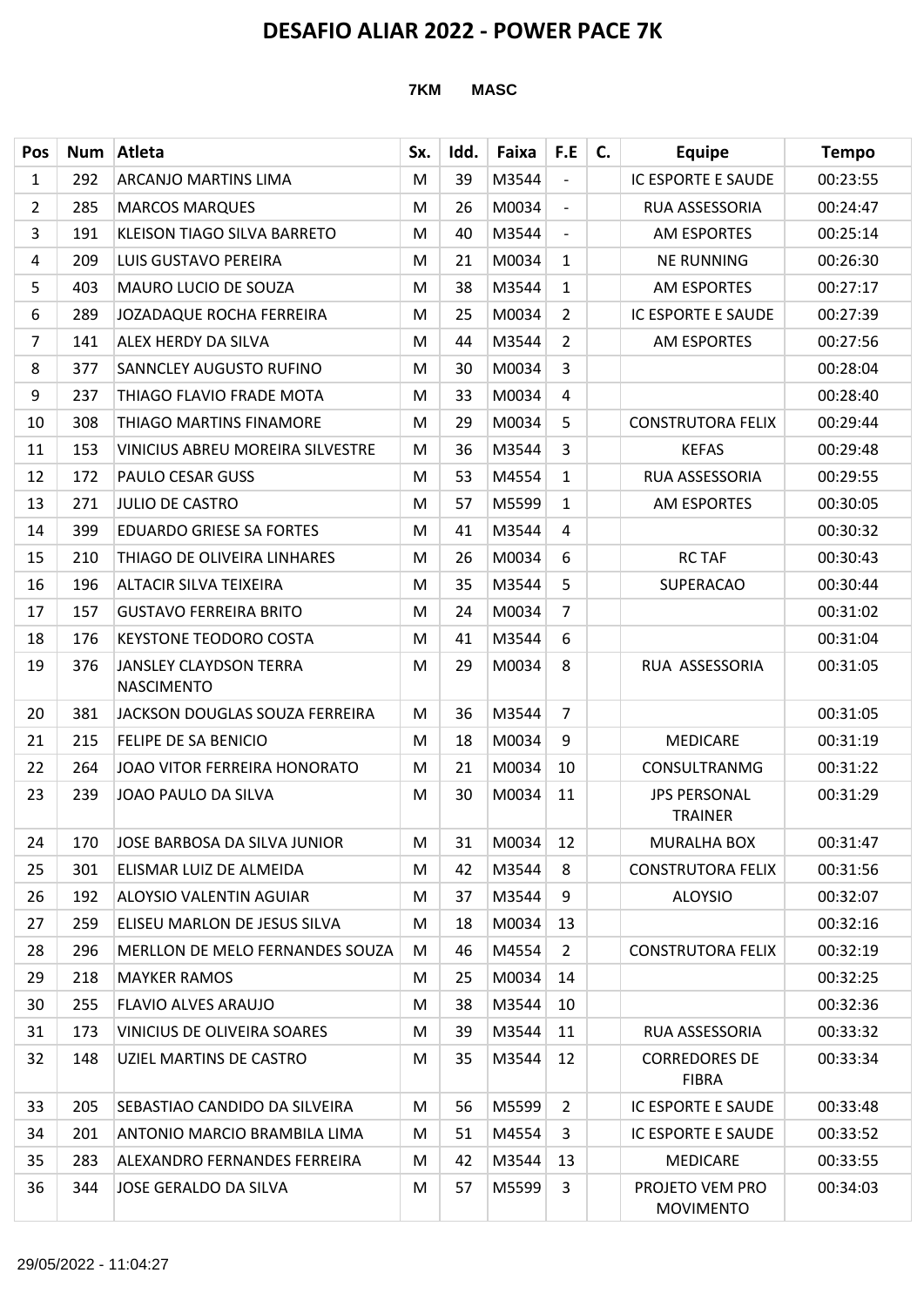### $37$  208 DENIS VITAL ALVARENGA SILVA M  $\mid$  M  $\mid$  33 M0034 15  $\mid$  AM ESPORTES 00:34:17 38 146 GABRIEL TAVEIRA BICALHO M 33 M0034 16 COLISEU MILITAR TRAINING 00:34:20 39 174 JOSE EDUARDO ALVES DE ASSIS M 37 M3544 14 TUTANOS 00:34:39 40 | 188 | MARCIANO APARECIDO DE ASSIS | M | 36 | M3544 | 15 | NOVA ERA RUNNING | 00:34:40 41 242 MARCOS JESSE COSTA M 37 M3544 16 NOVA ERA RUNNING 00:34:41 42 373 CARLOS JOSE CORREA M 47 M4554 4 MOTIVACAO 00:34:53 43 179 ROBERT DAMASCENO DE SOUZA M 28 M0034 17 00:35:14 44 314 RONALDO DE OLIVEIRA CAMPOS M 53 M4554 5 PROJETO VEM PRO MOVIMENTO 00:35:55 45 400 DANIEL VICTOR BORGES SOUSA M 14 M0034 18 COLCHOES POLAR 00:35:58 46 155 TIAGO MELO M 37 M3544 17 00:36:01 47 262 LEANDRO MARCIO VIEIRA E ANDRADE M 39 M3544 18 MEDICINA DE EMERGENCIA 00:36:03 48 317 PAULO ALVES DUTRA M 62 M5599 4 PROJETO VEM PRO MOVIMENTO 00:36:03 49 299 ALVARO ALBANO SOARES SILVA M 21 M0034 19 CONSTRUTORA FELIX 00:36:10 50 260 SANDERSON DA COSTA LOPES JUNIOR M 27 M0034 20 AMAVA 00:36:11 51 199 LUIS FILIPE DE LIMA SILVA M 19 M0034 21 00:36:12 52 392 MARCIO DE ABREU GONCALVES M 41 M3544 19 00:36:12 53 290 JOAO LUIZ DE SOUZA NETO M 37 M3544 20 IC ESPORTE E SAUDE 00:36:14 54 235 SANDRO TOLEDO M 28 M0034 22 YOUTUBE 00:36:17 55 387 MAYK OLIVEIRA SANTANA M 10 M0034 23 00:36:18 56 223 DIMAS NETO M 48 M4554 6 PE DE VENTO 00:36:20 57 249 RONALDO MARCELINO DE OLIVEIRA SILVA M 46 M4554 7 | 00:36:25 58 245 MOISES FERNANDES DA SILVA M 41 M3544 21 EQUIPE KARINE REIS 00:37:08 59 333 VICTOR LAGE SOUZA M 37 M3544 22 PROJETO VEM PRO MOVIMENTO 00:37:26 60 310 VALDECI PRUDENCIO DE SOUZA M 59 M5599 5 PROJETO VEM PRO MOVIMENTO 00:37:28 61 225 ANDERSON FREITAS DE SOUZA ASSIS **MORAIS** M 45 M4554 8 RUA ASSESSORIA 00:37:58 62 136 MARCONI DOMINGUES PERDIGAO M 63 M5599 6 RUA ASSESSORIA 00:38:00 63 163 WEBERTON DIAS DE OLIVEIRA M 27 M0034 24 COLISEU MILITAR TRAINING 00:38:35 64 379 CLEBER SIMAN DE AMORIM M 35 M3544 23 00:38:49 65 213 JUCELIO DE OLIVEIRA ALMEIDA M 40 M3544 24 00:39:13 66 137 WALDIR RIBEIRO DE PAULA M 68 M5599 7 IC ESPORTE E SAUDE 00:39:17 67 311 ENILSON DE ANDRADE M 59 M5599 8 PROJETO VEM PRO MOVIMENTO 00:39:20 68 343 ROBERTO CLAUDIO LUCIO M 59 M5599 9 PROJETO VEM PRO MOVIMENTO 00:39:31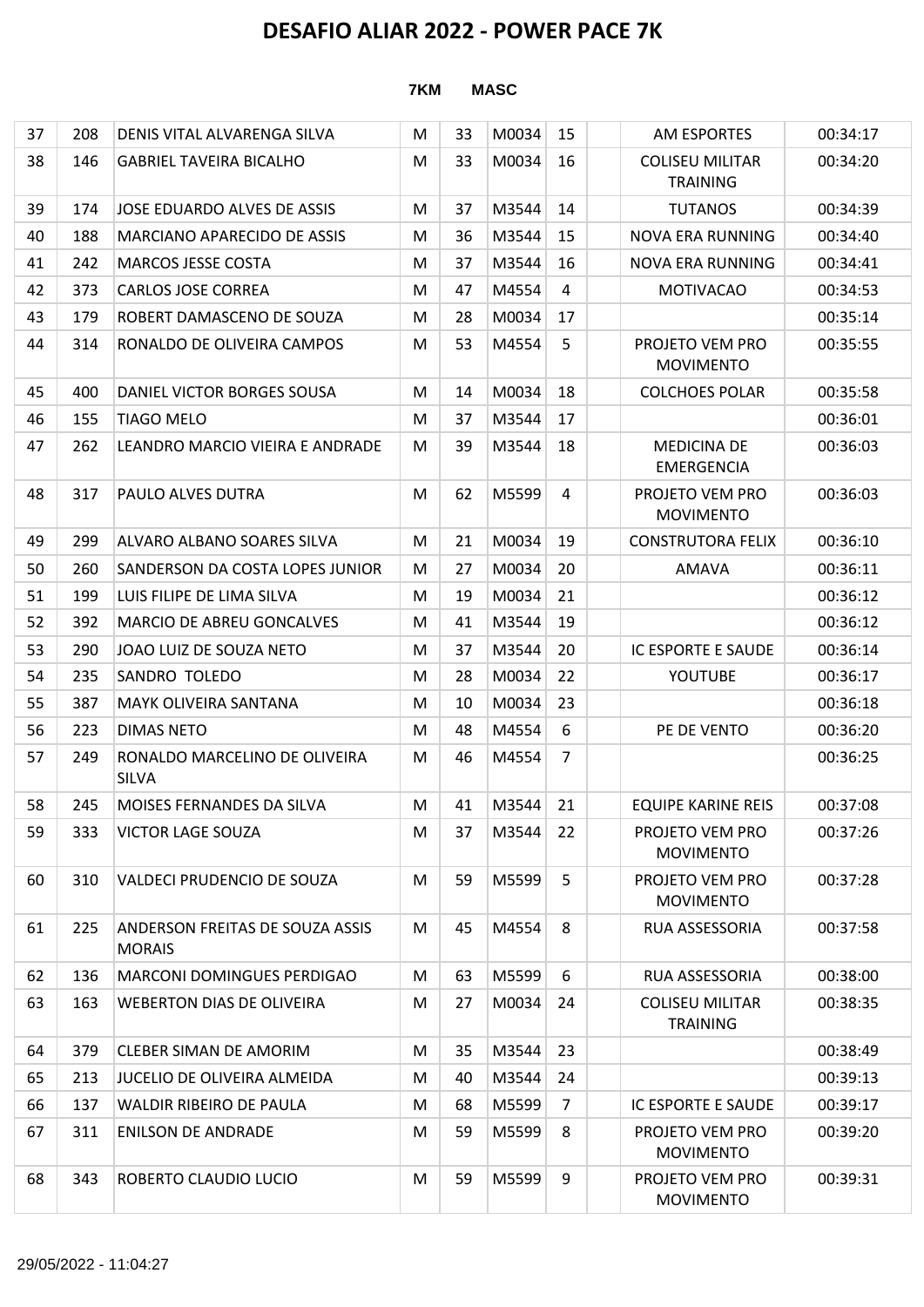| 69  | 220 | LUIZ BATISTA JUNIOR             | M | 51 | M4554 | 9  |                                           | 00:40:04 |
|-----|-----|---------------------------------|---|----|-------|----|-------------------------------------------|----------|
| 70  | 207 | CEZAR AUGUSTO TEIXEIRA RONZANI  | M | 50 | M4554 | 10 |                                           | 00:40:22 |
| 71  | 284 | <b>EVERTON CARLOS ARAUJO</b>    | M | 40 | M3544 | 25 | <b>MEDICARE</b>                           | 00:40:29 |
| 72  | 265 | <b>FRANCISCO NETO</b>           | M | 53 | M4554 | 11 |                                           | 00:40:30 |
| 73  | 380 | <b>EDUARDO RODRIGUES MENDES</b> | M | 34 | M0034 | 25 |                                           | 00:40:41 |
| 74  | 140 | LEONARDO DE OLIVEIRA            | M | 36 | M3544 | 26 | <b>AM ESPORTES</b>                        | 00:40:54 |
| 75  | 318 | EUSTAQUIO TOLEDO SAMPAIO        | M | 64 | M5599 | 10 | PROJETO VEM PRO<br><b>MOVIMENTO</b>       | 00:41:19 |
| 76  | 402 | <b>ISRAEL TEOFILO MOREIRA</b>   | M | 14 | M0034 | 26 | <b>COLCHOES POLAR</b>                     | 00:41:27 |
| 77  | 324 | <b>AUGUSTO PEREIRA NEVES</b>    | M | 56 | M5599 | 11 | PROJETO VEM PRO<br><b>MOVIMENTO</b>       | 00:41:29 |
| 78  | 397 | LUAN AUGUSTO VIANA CALAZAN      | M | 20 | M0034 | 27 |                                           | 00:41:33 |
| 79  | 212 | LUCAS NUNES COTA                | M | 36 | M3544 | 27 | SAMILA ASSESSORIA                         | 00:41:36 |
| 80  | 233 | RONALDO DE PIETRO               | M | 26 | M0034 | 28 | <b>RP RUN</b>                             | 00:41:52 |
| 81  | 181 | <b>GERALDO MAGELA LUNA</b>      | M | 38 | M3544 | 28 | <b>COLISEU MILITAR</b><br><b>TRAINING</b> | 00:42:08 |
| 82  | 329 | <b>AILTON SOARES AMORIM</b>     | M | 60 | M5599 | 12 | PROJETO VEM PRO<br><b>MOVIMENTO</b>       | 00:42:36 |
| 83  | 221 | HENRIQUE BRANDAO MARTINS        | M | 44 | M3544 | 29 |                                           | 00:43:01 |
| 84  | 280 | <b>BRENO DE CASTRO GOMES</b>    | M | 36 | M3544 | 30 | <b>ALIAR</b>                              | 00:43:01 |
| 85  | 273 | <b>DANIEL BUENO</b>             | M | 27 | M0034 | 29 | <b>MAIS LASER</b>                         | 00:44:06 |
| 86  | 276 | EVILMAR ROSARIO REZENDE         | M | 33 | M0034 | 30 | <b>GALO RUNNERS</b>                       | 00:44:07 |
| 87  | 189 | <b>PATRICK NUNES BUSTAMANTE</b> | M | 35 | M3544 | 31 | <b>PB SPORTS</b>                          | 00:44:07 |
| 88  | 358 | LUCAS CARMONO VIROTE            | M | 17 | M0034 | 31 | PROJETO VEM PRO<br><b>MOVIMENTO</b>       | 00:44:07 |
| 89  | 236 | WILDE DE AGUIAR PRATA           | M | 75 | M5599 | 13 | PAPAMILHA                                 | 00:44:42 |
| 90  | 227 | GENS LAGARES SILVA              | M | 43 | M3544 | 32 | <b>RUA ASSESSORIA</b>                     | 00:44:52 |
| 91  | 401 | <b>BRYAN KEVIN DORES</b>        | M | 14 | M0034 | 32 | <b>COLCHOES POLAR</b>                     | 00:46:00 |
| 92  | 178 | <b>ITALO SANTOS GOMES</b>       | M | 37 | M3544 | 33 |                                           | 00:46:20 |
| 93  | 361 | LUIS HENRIQUE ANDRADE           | M | 24 | M0034 | 33 | PROJETO VEM PRO<br><b>MOVIMENTO</b>       | 00:46:25 |
| 94  | 160 | FELIPE LIMA ASSUMPCAO MENEZES   | M | 40 | M3544 | 34 |                                           | 00:46:31 |
| 95  | 313 | ALAIR MIRANDA DE LIMA           | M | 60 | M5599 | 14 | PROJETO VEM PRO<br><b>MOVIMENTO</b>       | 00:46:48 |
| 96  | 355 | MAURI JOSE CAMBRAIA             | M | 57 | M5599 | 15 | PROJETO VEM PRO<br><b>MOVIMENTO</b>       | 00:46:49 |
| 97  | 269 | <b>FABIO NAOMI TANIGUCHI</b>    | M | 51 | M4554 | 12 | <b>CONSTRUTORA FELIX</b>                  | 00:47:05 |
| 98  | 241 | <b>FABIANO TEBAS DE CASTRO</b>  | M | 46 | M4554 | 13 | LOMEU                                     | 00:48:21 |
| 99  | 175 | WILLIAN VENTURA LAGE BARROS     | M | 34 | M0034 | 34 |                                           | 00:50:03 |
| 100 | 336 | ROSARIO DE SOUZA CARVALHO       | M | 82 | M5599 | 16 | PROJETO VEM PRO<br><b>MOVIMENTO</b>       | 00:50:06 |
| 101 | 302 | FRANCISCO PINHEIRO DA SILVA     | M | 49 | M4554 | 14 | <b>CONSTRUTORA FELIX</b>                  | 00:51:20 |